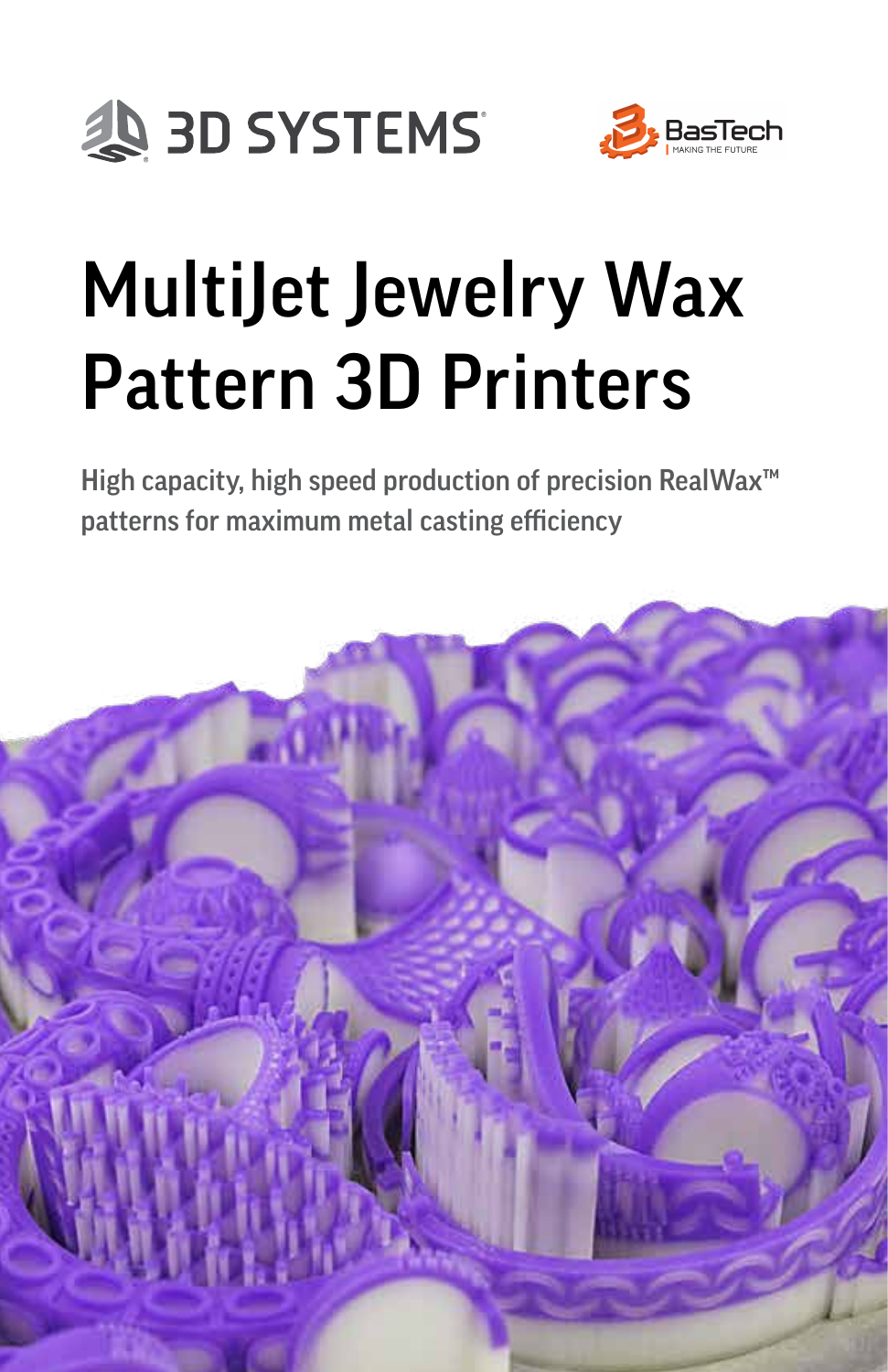# Benefits of Wax Pattern MultiJet Printing

The ProJet MJP 2500W, 3600W and 3600W Max 3D printers employ MultiJet Printing technology to consistently produce high fidelity, true-to-CAD wax sacrificial patterns, in an office, lab or workshop environment, for precision investment casting.

### **PERFORMANCE CASTING WAXES**

Visilet<sup>®</sup> M2 and M3 100% wax materials melt like standard casting waxes, with negligible ash content in casting. They are durable for handling and casting fine features, and the high contrast purple or navy blue colors allow for better detail visualization.

#### **GET MORE PATTERNS FASTER**

Streamline your file-to-part workflow with the advanced 3D Sprint® software capabilities, fast and versatile MJP print speeds and batch support removal to deliver high quality, ready-to-cast patterns.

#### **UNLOCK YOUR CREATIVITY**

Increase geometric freedom without the limitations of hand crafting or tooling to create complex parts that cannot be made traditionally. MJP hands-free post-processing provides complete removal of supports from the tightest spaces without damaging fine feature details.

#### **RESULTS YOU CAN TRUST**

Produce true-to-CAD patterns with exact, razor-sharp edge and fine feature definition for results you can rely on. Smooth surface and sidewall quality means less expensive hand finishing and faster pattern to part workflow.



#### **JEWELRY / WATCH MANUFACTURING**

Print crisp details on small features and micro-pave settings. Consistently achieve the highest level of precision and repeatability by adopting a digital foundry workflow for jewelry manufacturing.



#### **ART, FASHION AND COLLECTIBLES**

Produce series or customized sculptures, figurines, replicas, collectibles and more without the constraint of tooling limitations. Our wax pattern printers make production methods faster, easier and more effective, dramatically reducing lead times.

#### **PHASE CHANGE PROCESS**

3D Systems MJP employs proprietary thermally-controlled materials for superior print definition. As each heated droplet of material is jetted, it immediately cools and holds its shape as it lands on the part or support surface.

- Printed material does not "ooze" over edges or pool in corners
- Edges are sharp, holes are round, corners are clean
- Ensures excellent sidewall quality



Change Process

Phase Change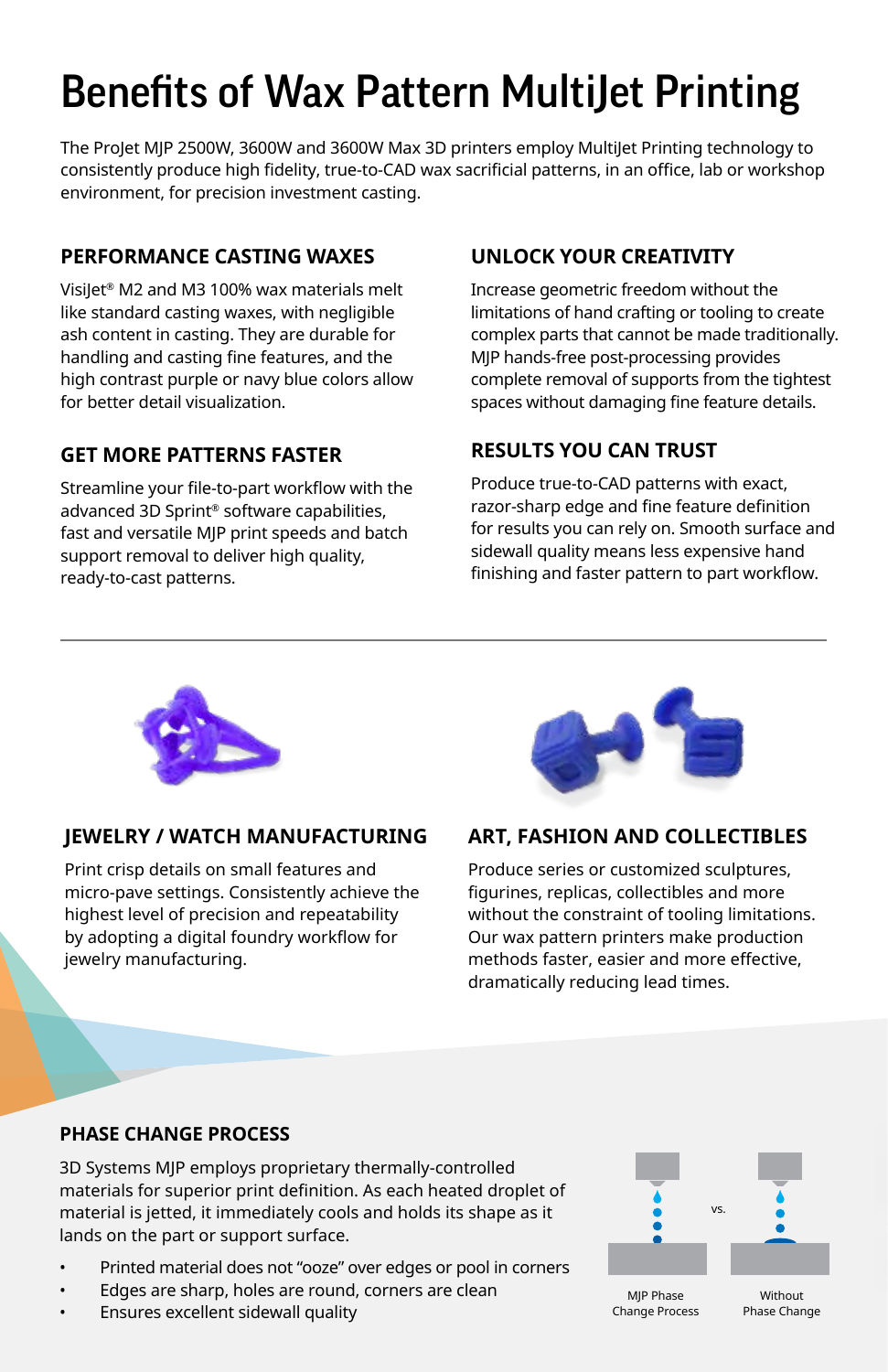# ProJet® Wax 3D Printers

Superior quality wax casting patterns, unmatched throughput

# **CASTING RELIABILITY**

Visilet<sup>®</sup> M2 and M3 CAST 100% RealWax™ materials deliver durable patterns for reliable performance and results throughout existing lost-wax casting processes.

### **HIGH THROUGHPUT**

From fast short runs to high throughput, produce wax patterns in large volume up to 10 times faster than similar class printers. Improve the casting room efficiency and thereby the productivity, precision and possibilities of direct investment jewelry casting.

# **HIGH CAPACITY AND VERSATILITY**

A build area of up to 4.7 times larger than similar class printers allows for broader application coverage and extended unattended operation. ProJet MJP wax printers' high productivity means fast amortization and high return on investment.



ProJet MJP 2500W fast and affordable precision wax patterns 3D printer



Visilet M2 CAST



# **LOWER COSTS**

Eliminate tooling time, costs and geometric limitations, optimize part and labor costs with MJP ease-of-use, automated and efficient process—from file to finished direct casting pattern.

# **HIGH QUALITY PATTERNS**

Print sharp edges, extreme crisp details and smooth surfaces with high fidelity. ProJet MJP wax printers are ideal for intricate precision jewelry pieces manufacturing with reduced metal hand polishing.





ProJet MJP 3600W Series high-capacity, high throughput precision wax pattern 3D printer VisiJet M3 Hi-Cast

VisiJet M3 CAST